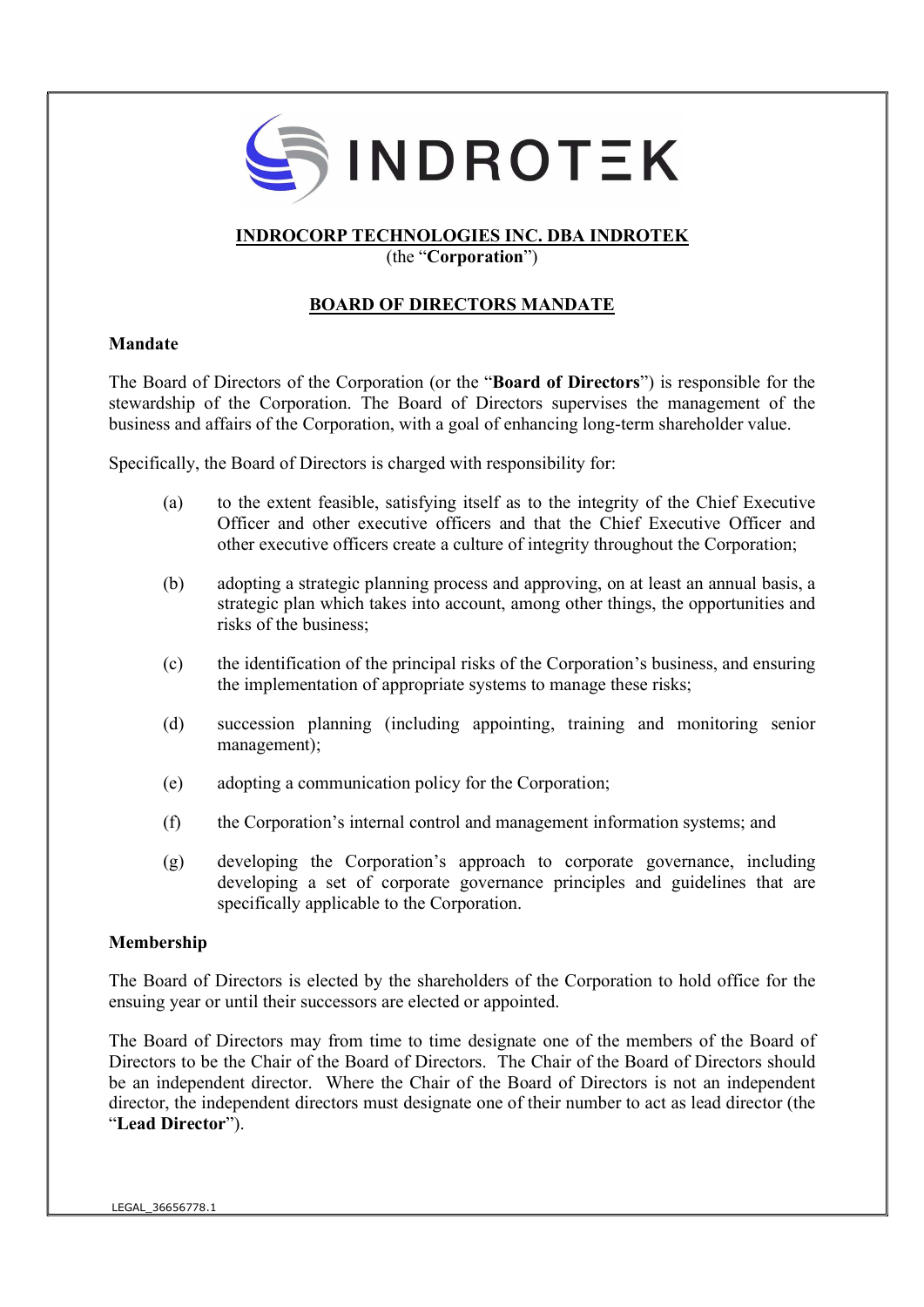

## Board of Directors Committees

To assist it in exercising its responsibilities, the Board of Directors hereby establishes two standing committees of the Board of Directors: an Audit Committee and a Nominating and Corporate Governance Committee. The Audit Committee and the Nominating and Corporate Governance Committee shall be composed of a majority of "independent" directors (as such term is defined in National Instrument  $52-110 - \text{Audit}$  Committees) ("NI 52-110") and which satisfy the "independence" requirements of Rule  $5605(a)(2)$  of the Listing Rules of the Nasdaq Capital Market and meet the independence standards under Rule 10A-3 under the United States Exchange Act of 1934, as amended. The Board of Directors may establish other standing committees from time to time.

Each committee shall have a written charter. At a minimum, each charter shall clearly establish the committee's purpose, responsibilities, member qualifications, member appointment and removal, structure and operations (including any authority to delegate to individual members and subcommittees), and manner of reporting to the Board of Directors. Each charter shall be reviewed by the Board of Directors (or a committee thereof) on at least an annual basis.

The Board of Directors is responsible for appointing directors to each of its committees in accordance with the written charter for each committee.

#### Expectations of Directors

The Board of Directors expects that each director will, among other things:

- (a) act honestly, in good faith and in the best interests of the Corporation;
- (b) exercise the care, diligence and skill that a reasonably prudent person would exercise in comparable circumstances;
- (c) commit the time and energy necessary to properly carry out his or her duties;
- (d) attend all Board of Directors' and committee meetings, as applicable; and
- (e) review in advance all meeting materials and otherwise adequately prepare for all Board of Directors' and committee meetings, as applicable.

#### Meetings and Participation

The Board of Directors shall meet at least once per quarter, or more frequently as circumstances dictate. The Chair, the Lead Director or any two directors may call a meeting of the Board of Directors.

Meeting agendas will be prepared and provided in advance to directors, along with appropriate briefing materials. The agenda will be set by the Chair of the Board of Directors in consultation with the Lead Director (if any) and based on input from other directors of the Board of Directors and senior management.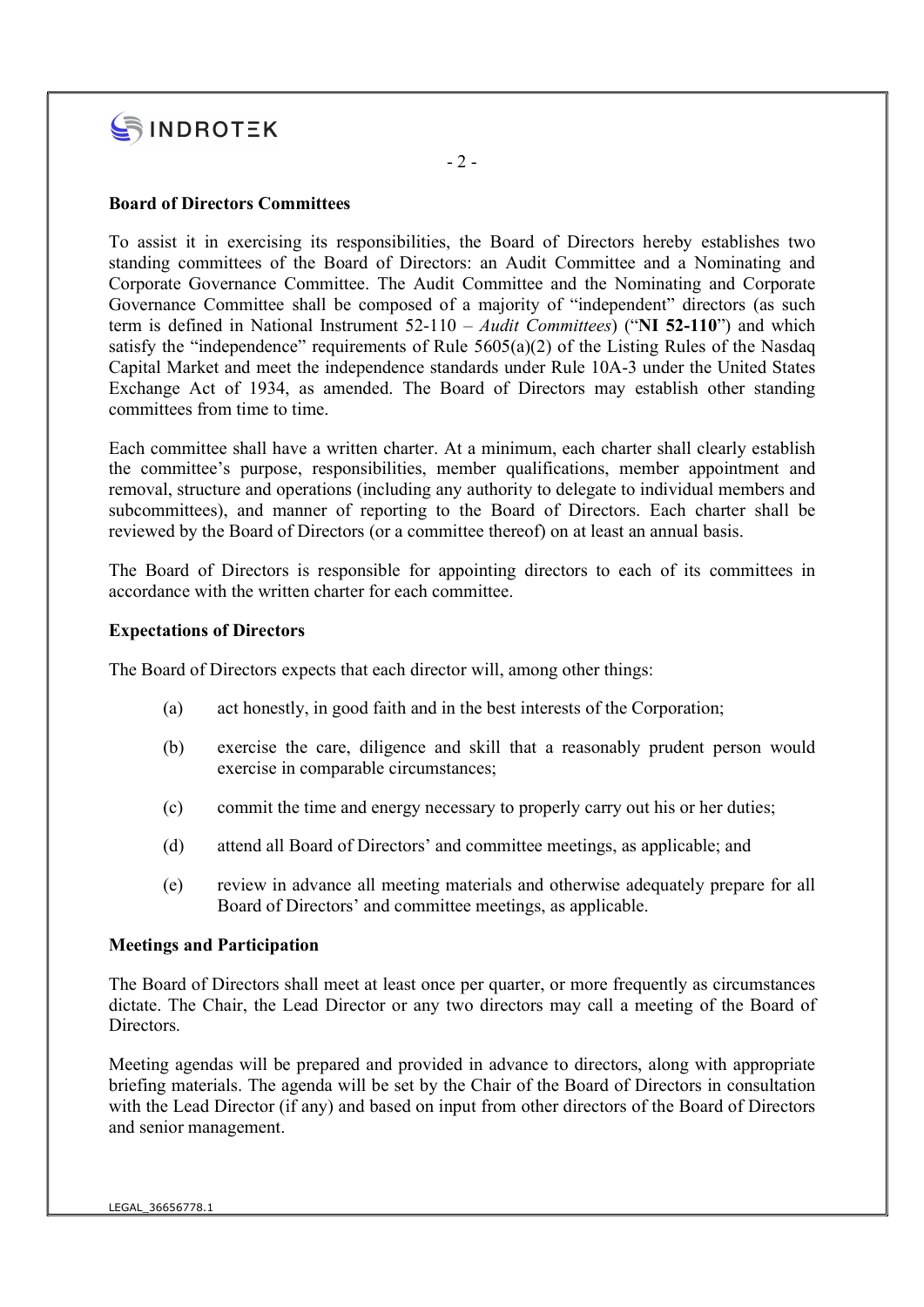

No business may be transacted by the Board of Directors except at a meeting at which a quorum of the Board of Directors is present. A quorum for meetings of the Board of Directors is a majority of its directors. The Board of Directors may invite such officers, directors and employees of the Corporation as it may see fit from time to time to attend meetings of the Board of Directors and assist in the discussion of the Board of Directors.

- 3 -

The non-management directors shall meet from time to time without any member of management being present (including any director who is a member of management).

The Board of Directors shall keep minutes of its meetings in which shall be recorded all action taken by it, and which minutes shall be subsequently presented to the Board of Directors for review and approval.

## Duties, Powers, and Responsibilities

#### 1. Supervising Management of the Corporation

The Board of Directors is responsible for:

- (a) designating the offices of the Corporation, appointing such officers, specifying their duties and delegating to them the power to manage the day-to-day business and affairs of the Corporation;
- (b) reviewing the officers' performance and effectiveness; and
- (c) acting in a supervisory role, such that any duties and powers not delegated to the officers of the Corporation remain with the Board of Directors and its committees.

#### 2. Strategic Planning

The Board of Directors is responsible for adopting a strategic planning process for the Corporation. Such process shall include:

- (a) the Board of Directors overseeing the Corporation's strategic direction and major policy decisions generally;
- (b) the Board of Directors devoting at least a day-long meeting to strategic planning annually; and
- (c) the Board of Directors discussing strategies and their implementation regularly at Board of Directors' meetings.

On at least an annual basis the Board of Directors shall approve the Corporation's strategic plan or an update to the Corporation's long term strategic plan, which shall take into account, among other things, the opportunities and risks of the Corporation's business. The Board of Directors shall review and approve the corporate financial goals, operating plans and actions of the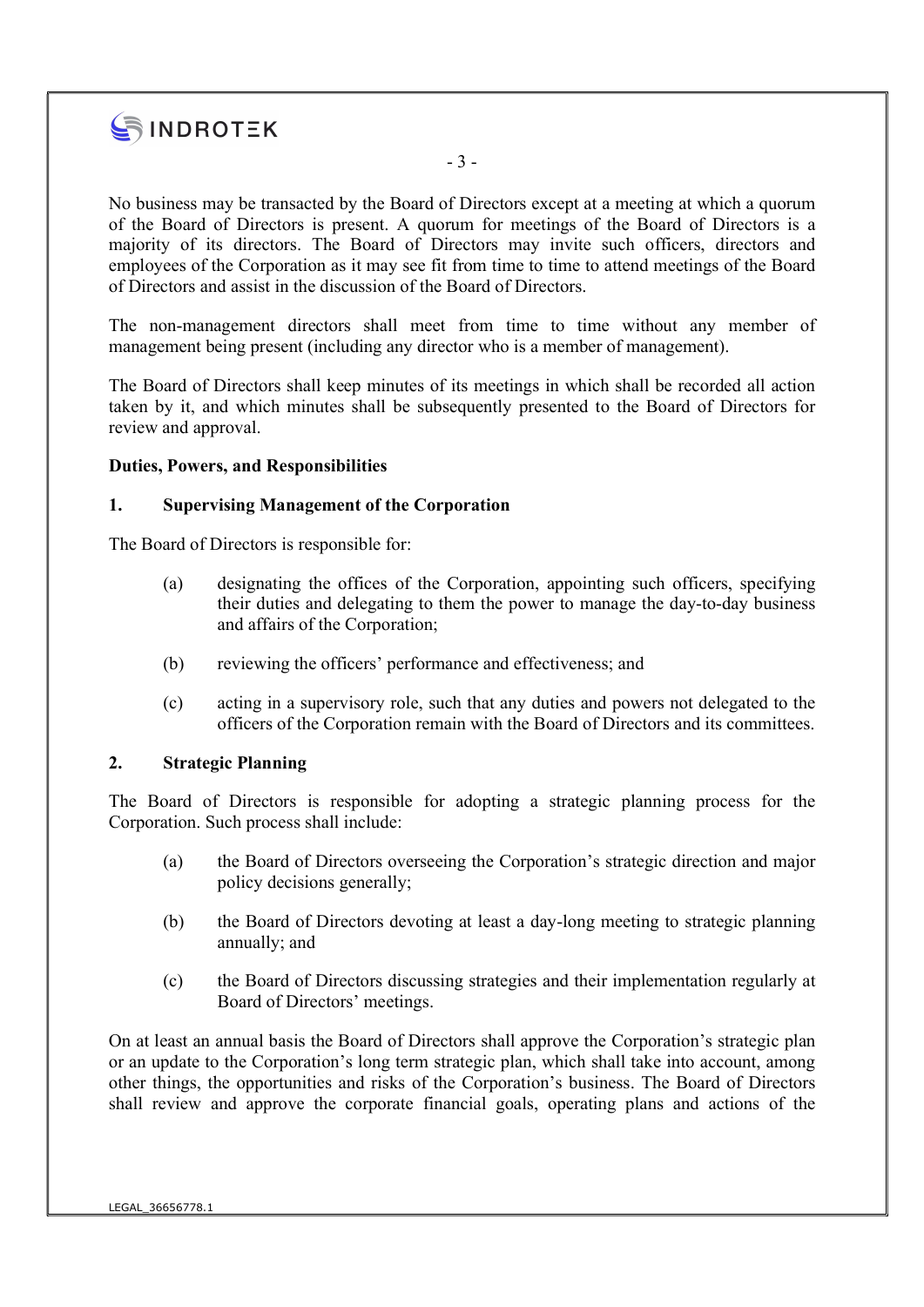

Corporation, including significant capital allocations, expenditures and transactions that exceed thresholds set by the Board of Directors.

## 3. Risk Management

The Board of Directors is responsible for identifying the principal risks of the Corporation's businesses and ensuring that those risks are effectively managed. Among other things, the Board of Directors shall review the Corporation's risk management policies and procedures. The Board of Directors may delegate to the Audit Committee responsibility for reviewing the Corporation's internal controls and risk management policies and procedures related to the finance and accounting aspects of the business.

The Board of Directors shall ensure that systems are in place to identify principal risks to the Corporation and its businesses and that appropriate procedures are in place to manage those risks and to address and comply with applicable regulatory, corporate, securities and other compliance matters. Specifically, the Board of Directors shall ensure that procedures are in place to comply with the law, the Corporation's Articles of Association, the Corporation's Code of Business Conduct and Ethics, all exemption orders issued in respect of the Corporation by applicable securities regulatory authorities and all other significant Corporation policies and procedures.

## 4. Succession Planning

The Board of Directors is responsible for overseeing succession planning matters for officers and senior management, including the appointment, training and monitoring of such persons, and, to assist them with certain of those responsibilities, the Board of Directors has established the Nominating and Corporate Governance Committee.

The Board of Directors is also responsible for:

- (a) generally ensuring depth in senior management;
- (b) reviewing candidates for senior management positions;
- (c) considering annually the organizational structure of the Corporation; and
- (d) considering annually other succession planning matters.

## 5. Corporate Disclosure Policy

The Board of Directors is responsible for adopting a communications policy that ensures that the Corporation communicates effectively with its shareholders, other stakeholders and the public in general. In this respect a communications and/or corporate disclosure policy for the Corporation (the "Corporate Disclosure Policy") shall:

(a) contain measures for the Corporation to comply with its continuous and timely disclosure requirements and to avoid selective disclosure;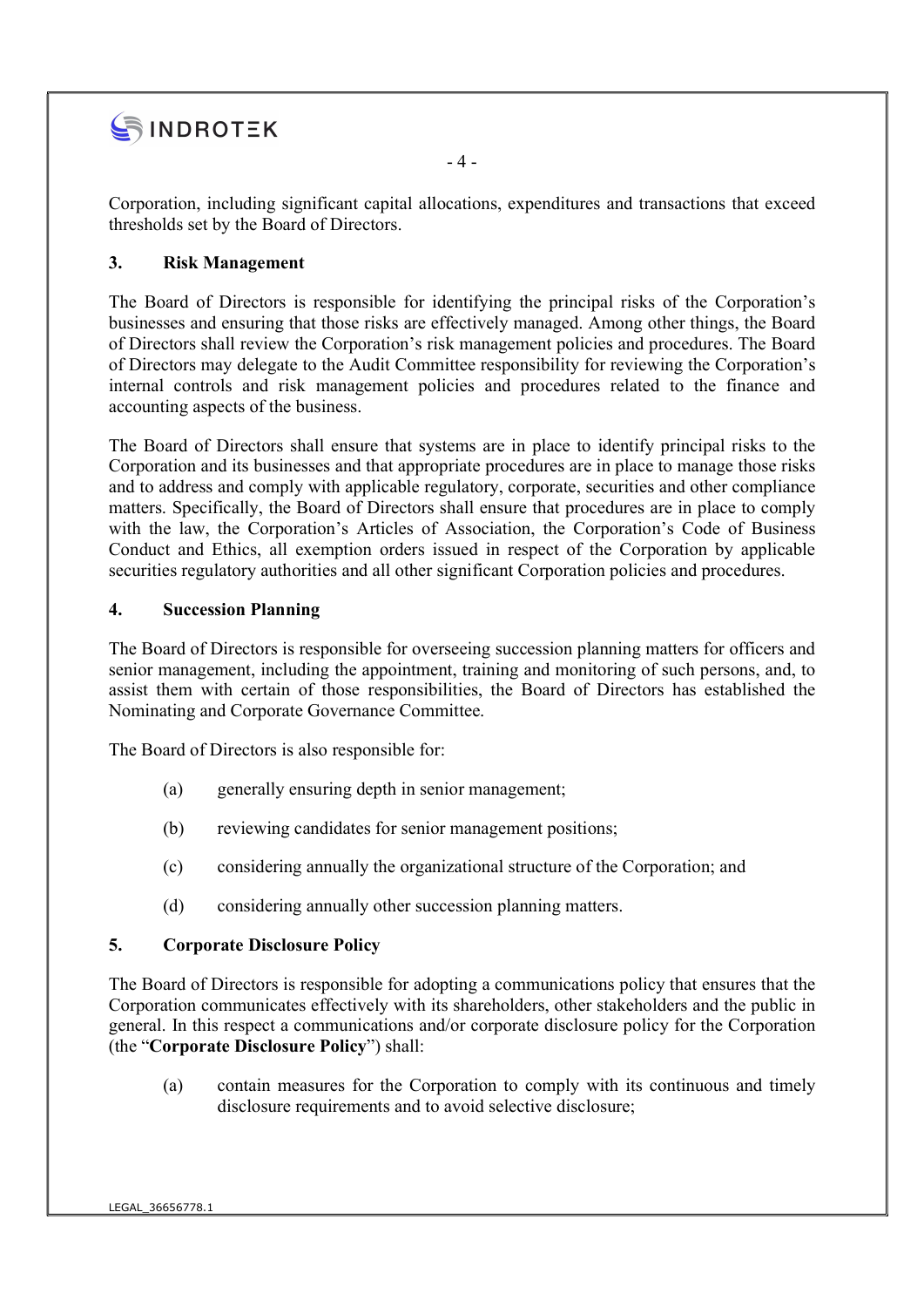

- 5 -

- (b) address how the Corporation interacts with analysts, investors, other key stakeholders and the public; and
- (c) address who reviews and approves major Corporation announcements.

The Corporation shall maintain an investor relations group contact with the responsibility of maintaining communications with the investing public in accordance with the Corporate Disclosure Policy. The Audit Committee shall review the Corporate Disclosure Policy at least annually.

## 6. Internal Controls

The Board of Directors is responsible for ensuring the integrity of the Corporation's internal control and management information systems. The Board of Directors may delegate its responsibilities relating to the Corporation's internal control and management information systems to the Audit Committee.

## 7. Corporate Governance

The Board of Directors is responsible for developing the Corporation's approach to corporate governance, including developing a set of corporate governance principles and guidelines that are specifically applicable to the Corporation. The Board of Directors shall monitor and evaluate the effectiveness of the system of corporate governance at the Corporation, including the information requirements for the Board of Directors, the frequency and content of meetings and the need for any special meetings, communication processes between the Board of Directors and management, the charters of the Board of Directors and its committees and policies governing size and compensation of the Board of Directors. To assist them with certain of these responsibilities, the Board of Directors has established the Nominating and Corporate Governance Committee.

## 8. Measures for Receiving Feedback from Security Holders

The Board of Directors shall establish procedures to ensure that the Corporation, through management, provides timely information to current and potential security holders and responds to their inquiries. The purpose of these procedures will be to ensure that every security holder inquiry receives a prompt response from an appropriate spokesperson in accordance with the Corporation's Corporate Disclosure Policy. The Board of Directors (or a committee thereof) shall ensure that designated persons under the Corporate Disclosure Policy are available to meet regularly with financial analysts and institutional investors.

## 9. Positions Description

The Board of Directors is responsible for:

(a) developing clear written position descriptions for the Chair of the Board of Directors, Lead Director and the Chair of each Board of Directors committee;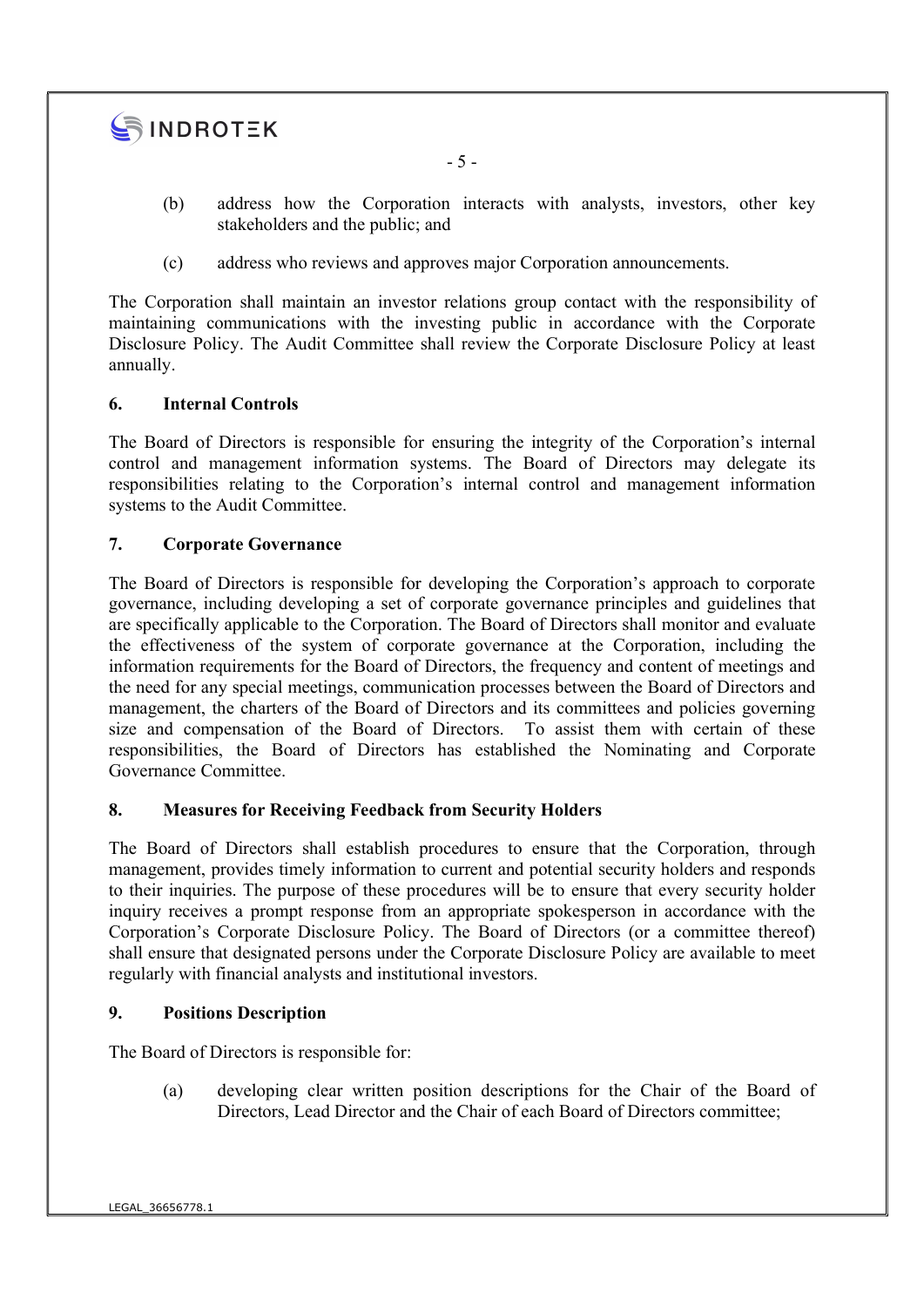

- 6 -

- (b) together with the Chief Executive Officer, developing a clear position description for the Chief Executive Officer, which includes delineating management's responsibilities; and
- (c) developing or approving the corporate goals and objectives that the Chief Executive Officer is responsible for meeting.

## 10. Orientation and Continuing Education

The Board of Directors is responsible for:

- (a) ensuring that all new directors receive a comprehensive orientation, so that they fully understand:
	- (i) the role of the Board of Directors and its committees, as well as the contribution individual directors are expected to make (including, in particular, the commitment of time and energy that the Corporation expects from its directors); and
	- (ii) the nature and operation of the Corporation's business; and
- (b) providing continuing education opportunities for all directors, so that they may:
	- (i) maintain or enhance their skills and abilities as directors; and
	- (ii) ensure that their knowledge and understanding of the Corporation's business remains current.

## 11. Code of Business Conduct and Ethics

The Board of Directors is responsible for adopting a written code of business conduct and ethics (the "Code") applicable to directors, officers and employees of the Corporation. The Code shall constitute written standards that are reasonably designed to promote integrity and deter wrongdoing and shall address the following issues:

- (a) conflicts of interest, including transactions and agreements in respect of which a director or executive officer has a material interest;
- (b) protection and proper use of corporate assets and opportunities;
- (c) confidentiality of corporate information;
- (d) fair dealing with the Corporation's security holders, customers, suppliers, competitors and employees;
- (e) compliance with laws, rules and regulations; and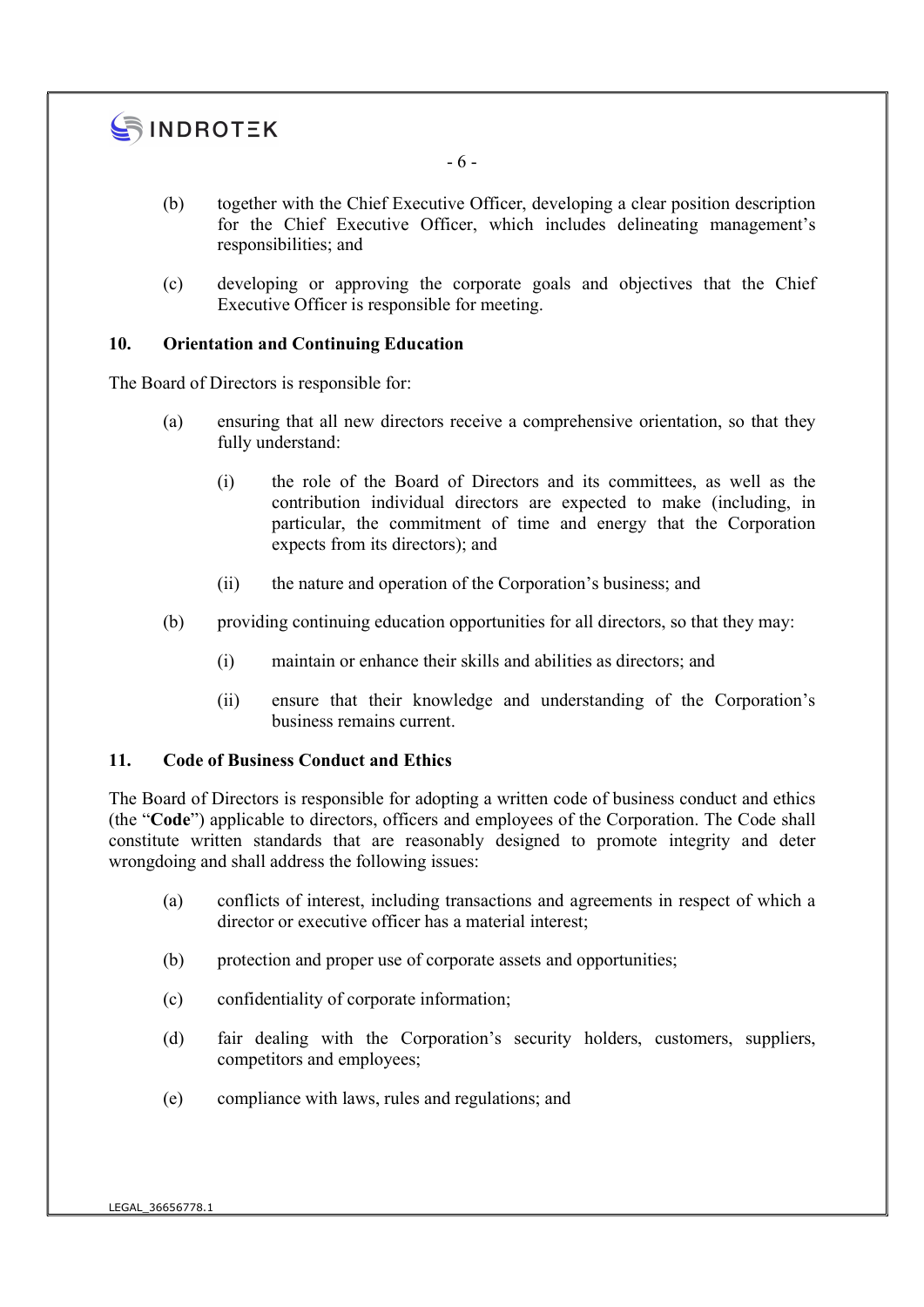## SINDROTEK

- 7 -

(f) reporting of any illegal or unethical behaviour.

The Board of Directors is responsible for monitoring compliance with the Code. Any waivers from the Code that are granted for the benefit of the Corporation's directors or executive officers shall be granted by the Board of Directors (or a Board of Directors' committee) only.

## 12. Nomination of Directors

The Board of Directors is responsible for nominating or appointing individuals as directors, and to assist it with this responsibility the Board of Directors has established the Nominating and Corporate Governance Committee.

Prior to nominating or appointing individuals as directors, the Board of Directors shall:

- (a) consider what competencies and skills the Board of Directors, as a whole, should possess;
- (b) assess what competencies and skills each existing director possesses (including the personality and other qualities of each director);
- (c) consider the appropriate size of the Board of Directors, with a view to facilitating effective decision-making; and
- (d) consider the advice and input of the Nominating and Corporate Governance Committee.

## 13. Compensation Matters

The Board of Directors is responsible for overseeing compensation matters (including compensation of officers and other senior management personnel, approving the Corporation's annual compensation budget and reviewing and approving matters related to the Corporation's pension plans) and, to assist it with these responsibilities, the Board of Directors has established a compensation committee (the "Compensation Committee").

More specifically, the Board of Directors is responsible for approving:

- (a) the Chief Executive Officer's compensation level, after consideration of the evaluation conducted by and the recommendations of the Compensation Committee; and
- (b) non-Chief Executive Officer and director compensation, incentive-compensation plans and equity-based plans, after consideration of the recommendations of the Compensation Committee.